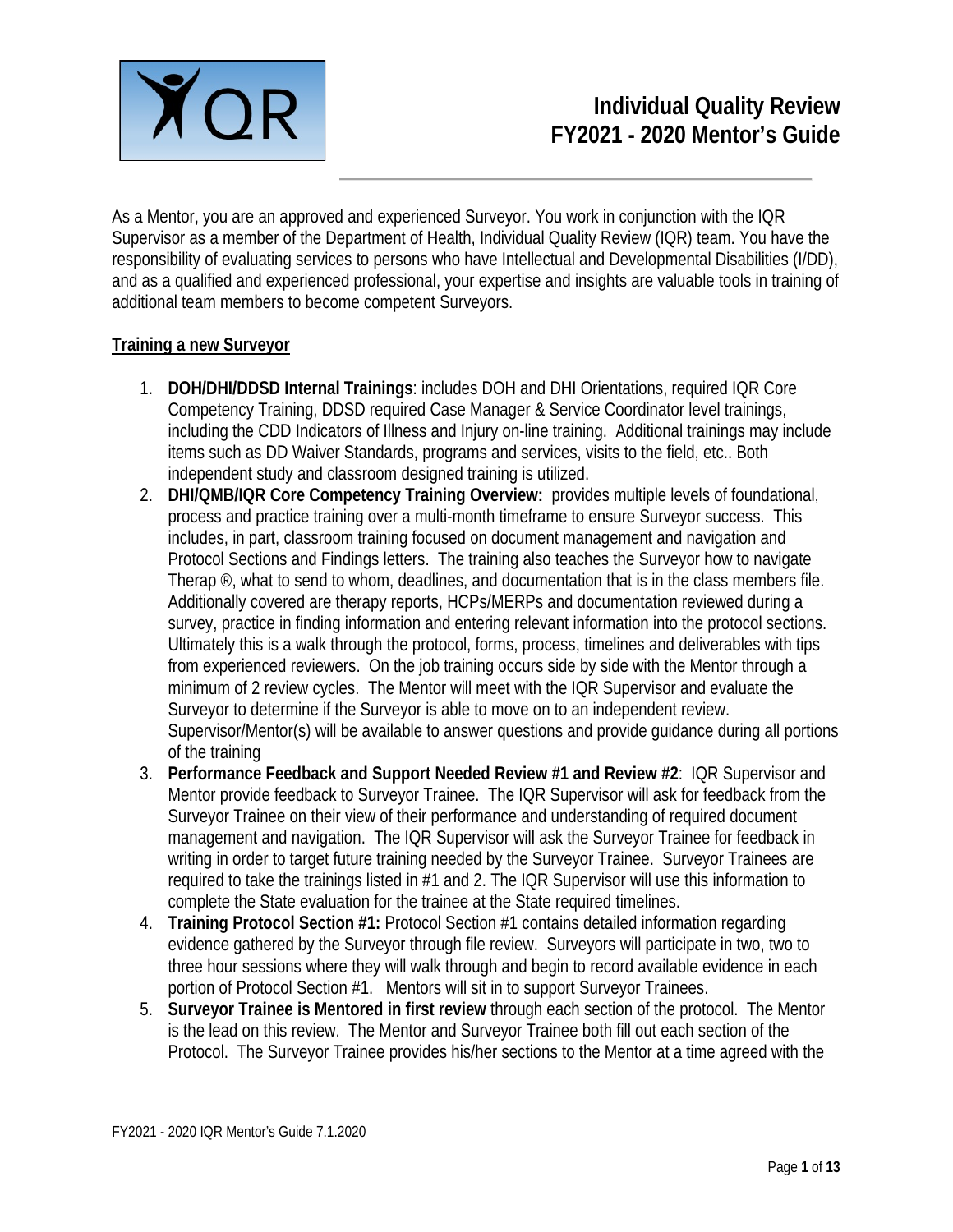Mentor. The Mentor provides feedback and instruction to the Surveyor Trainee. This step may be repeated.

- 6. **Surveyor Trainee as Lead on a 2nd Review with Mentor Support.** The Surveyor Trainee conducts a review and completes all portions of the process and protocol with side by side Mentor support. This is the typical three week timeline.
- **7. The IQR Supervisor** meets with the Mentor and Surveyor Trainee to share each "Performance Feedback and Support Needed" reviews to evaluate instructions given, identify issues or concerns and provide guidance. (Steps 5 & 6 will be repeated as necessary until Surveyor Trainee is trained to competency.) **Throughout this process, additional training may be provided as identified by DOH/DHI/IQR Supervisor**
- 8. **Yearly Training:** To be completed annually and/or as needed. This is a walk through the protocol, forms, process, timelines and deliverables with tips from experienced reviewers. Training will include, when applicable, Clinical Services Bureau Training on therapies and nursing requirements; and Community Resources such as Seating Clinic, Safe Clinic and CP Clinic.

# **Additional Information** (All requirements identified in the Protocol and Surveyor's Guide Apply here as well)

- Once assigned to a Survey, the Mentor and Surveyor Trainee will review the individual using an electronic file.
- **Protocol Section #1 will be completed using documentation provided and information from Therap.** Missing information **will be documented using the Additional Document Request Form.** All documents gathered/received will be entered into the correct protocol sections.
- Conduct and document interviews with team members including: the class member, the guardian, case manager, therapists, nursing, and appropriate providers such as residential, community inclusion, and employment.
- Observe the class member at both Living Care Arrangements and Community Inclusion services through informed and knowledgeable eyes.
- One meal or snack will be observed during on-site observations/interviews, if the class member needs mealtime support.
- **If the class member is employed, that service should also be observed when possible, but do not** interrupt the class members work day.
- Consider all provided evidence prior to rating and documenting conclusions.
- **Due professional care and sound professional judgment is needed while conducting the survey and** in documenting the rationale for ratings.
- Ratings are completed in line with protocol rating instructions.
- Use clear and understandable written communication.
- The Additional Document Request Form (DRF) is used to request missing or additional documentation. The DRF will be submitted to the Mentor first, before being sent via S-Comm to the appropriate parties. Best practice for the first request is by Friday of the Document Review week (Week #1). The Mentor and the Surveyor Trainee will follow the procedure outlined on the DRF when documents are not received.
- The Mentor will periodically review protocol sections in the Surveyor Trainee's Working Protocols folder to ensure the sections are accurate, complete, follow instructions and meet expectations of the Mentor. Mentor will provide written and verbal feedback to Surveyor Trainee regarding suggested additions or modifications needed to ensure the protocol meets expectations. If protocol sections are not completed as instructed, or if there are concerns by the Mentor, the Mentor will contact the QMB/IQR Management for guidance in writing. Remind the Surveyor Trainee to be on time with submitting sections, as this is essential in meeting the requirements.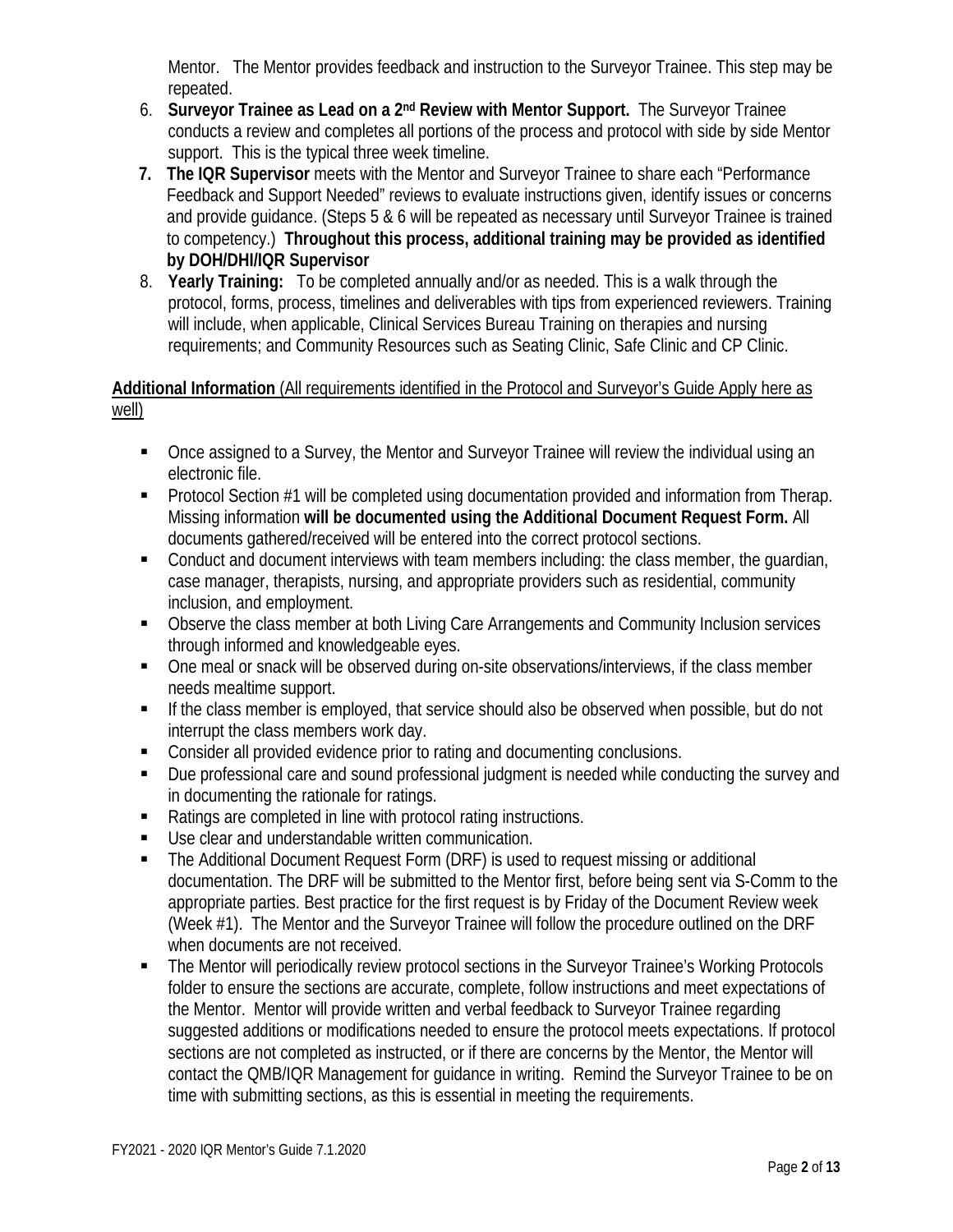### **Pre-classroom Training**

- Your main job as Mentor is to assist the Surveyor Trainee, as necessary, to accurately complete training and the entire survey process as trained.
- Confirm that the Surveyor Trainee has all supplies needed and the agenda for identified training.
- **EXECONFIRE SURIES CONFIRED EXAGGE TRAINER** Confirm that the Surveyor's Guide. They have been told, but also reinforce the fact that they need to read this Guide in its entirety in advance of the Classroom Training and before receiving the class member's file.
- Confirm that the Surveyor Trainee has received the IQR Section #1 Reference Sheet. This will tell them, at a minimum, what documents they should expect to find in their file.
- **Tell your Surveyor Trainee to be sure they have needed supplies such as: laptop, power cord and** flash/portable drive. Confirm that they do. The IQR Supervisor will confirm that he Surveyor Trainee knows how to use these supplies prior to training. If you find that they don't, note that and notify the IQR Supervisor.
	- o While we encourage the primary use of electronic documents, some Surveyor Trainees will want hard copies of some documents or may receive hard copies of documents during the survey. These 'tools' may be useful for organizing documents received.
- Remember that you and your Surveyor Trainee constitute a "Team" so please sit together at training, if possible. Remember what it's like the first time you go through a survey… we all need as much support as we can get!
- **Again, when you note things that are missing or need to be done, give your Surveyor Trainee as** much information as you believe will be helpful so there is every opportunity for success. Surveyor Trainee and Mentors should be sharing all information.
- Putting your instructions in writing back to the Surveyor Trainee is essential. That way if there is a misunderstanding it can be corrected quickly and/or your instructions can be referenced as needed.

#### **Classroom Training**

- Be as supportive of your Surveyor Trainee as you can. Check in with them to be sure they are following what is being said and that they understand what is being conveyed in a way that they can use it during the Survey.
- If you think that your Surveyor Trainee does not understand the implications of what they are hearing, ask questions for them… others will be having the same problems so your questions will help.
- Make notes of areas that you would like to review with your Surveyor Trainee after the training just to be sure that expectations are clear.
- Encourage your Surveyor Trainee to mark and make a note of any areas reviewed during training that they don't understand or believe they would benefit from more information.

#### **After classroom Training**

- Go over any topic areas your Surveyor Trainee has marked for additional information.
- **Have your Surveyor Trainee repeat back requirements if you are unsure they really understand the** details of expectations.
- Establish contact expectations; times and location to meet with the Surveyor Trainee.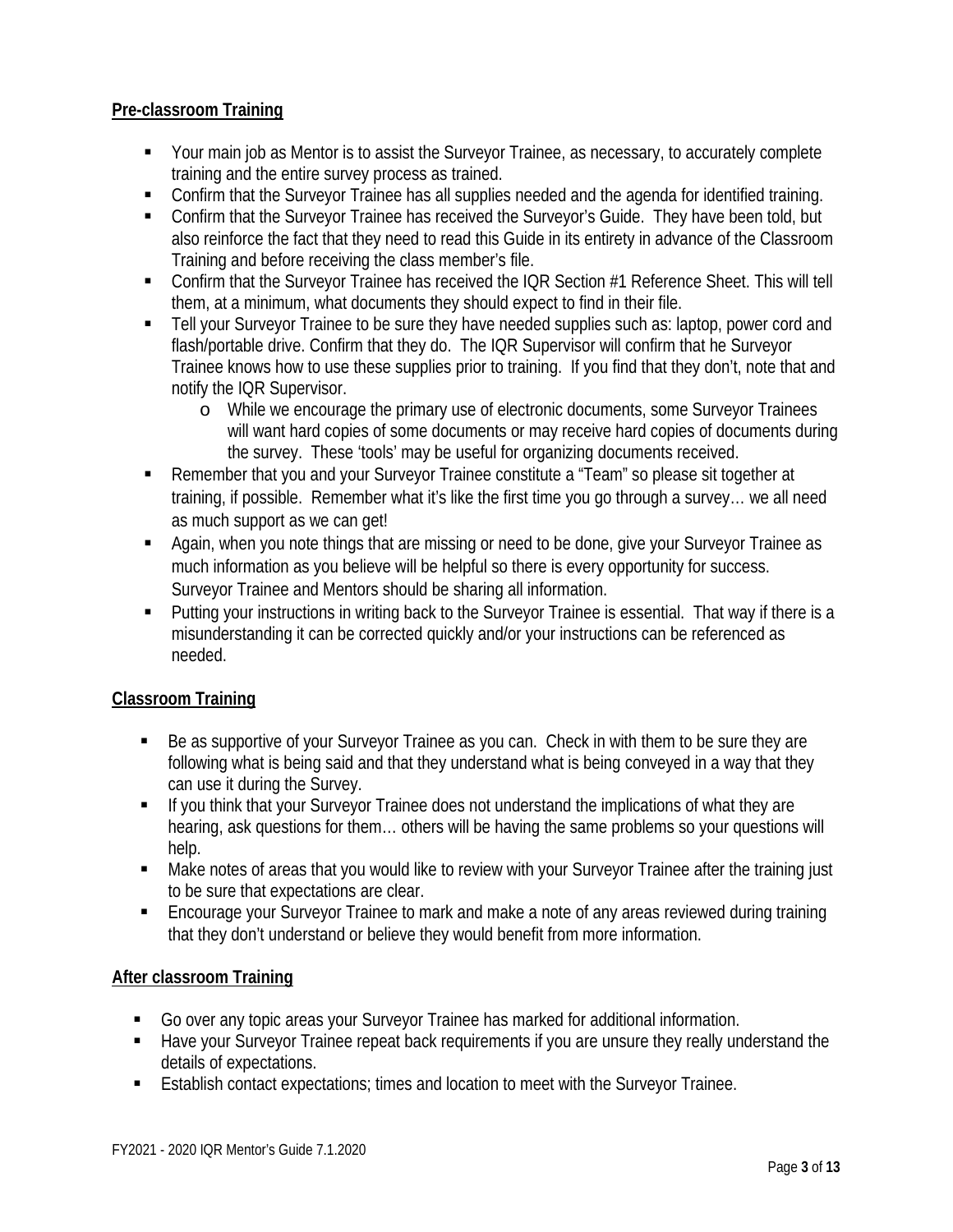- Confirm that your Surveyor Trainee has contact information so they know how to get in contact with people if they run into problems.
- Confirm that the Surveyor Trainee knows that s/he will be receiving an electronic class member's file in advance of the Survey and that they must read the entire file prior to the scheduled phone interviews and they must begin to fill out the protocol book.
- $\blacksquare$  Fill out all of Section #1 of the Protocol based on the file review.
- Confirm that the Surveyor Trainee understands that all the interview Sections (#2, #3, #4, #5 and #6) have space for additional questions that the Surveyor Trainee may need to ask to clarify issues found as a part of the file review, interviews and/or observations.
- Confirm that the Surveyor Trainee understands that Protocol Sections #4 and #5 (CCS, employment, residential) have sections called "Items to Verify" which Surveyor Trainee should complete and use to identify what they need to look for when they are on site interviewing/observing. For example, if the person is to be at a 90-degree angle when s/he is eating they should write that down as a cue so they check the angle the class member is sitting at when they visit him/her. If the person is to have a VOCA, they should write that down to be sure they ask about it and check to be sure it is working, being used across all recommended environments and staff know how to support the person in its use, etc.
- Confirm that the Surveyor Trainee has the current version of the electronic protocol downloaded onto their computer.
- Confirm that the Surveyor Trainee knows they can go to the website and retrieve documents such as the Surveyors Guide, protocol sections, the calendar and so forth. The web site is https://www.nmhealth.org/about/dhi/cbp/qmb/iqr/
- Review the "Additional Information" and "Surveyor Checklist" at the end of the Surveyors Guide to be sure all questions are answered.
- Review the Report of Findings template and content probes to be sure new Surveyor Trainees are familiar with the expectations regarding content and timelines for submission to the Case Judge.

## **Document Review: Week 1**

- Provide feedback to the Surveyor Trainee as needed. Give clear and concise explanation and support training with written instruction. Give your Surveyor Trainee as much information as you believe will be helpful so that your Surveyor Trainee has every opportunity for success.
- Confirm that the Surveyor Trainee has and has reviewed the most current interview schedule from the Jackson drive with contact numbers and class member's addresses. They need to be sure they do not have conflicting interview times/double booking. Surveyor Trainee needs to confirm that interviews conducted during the on-site week allow enough time between interviews so that the Surveyor Trainee can travel and still be timely.
- **Confirm that the Surveyor Trainee has received the class member's file on the date identified.**
- Confirm that the Surveyor Trainee has read and has recorded information from the file prior to their scheduled phone interviews. If they are missing documents, the first **Additional Document Request Form (DRF)** should be submitted no later than Friday of the Document Review week (Week #1). Documents should be returned to the Surveyor by Tuesday of the phone interview week (week #2). Additional documents can be requested at any time during the review.
- Confirm that the Surveyor Trainee knows that copies of everything go to the IQR Supervisor and are copied into the Jackson Drive and into the correct file.
- Confirm that the Surveyor Trainee has copies of the Additional Document Request Form (DRF) and knows how to use it, along with when/where and how it is submitted.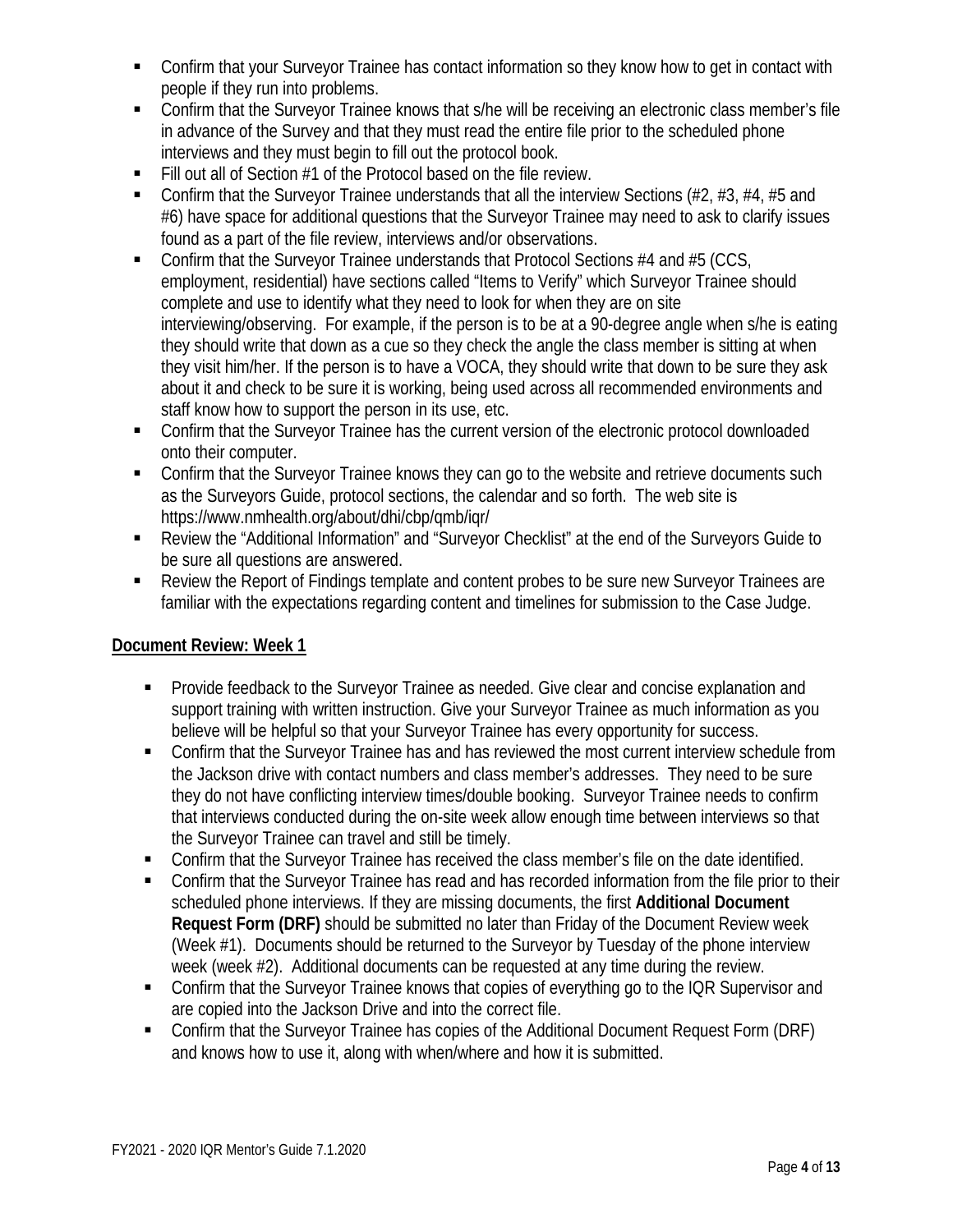- Be supportive. Ask the Surveyor Trainee questions to clarify any issues or instructions. Have the Surveyor Trainee write their questions down when possible; marking the protocol areas they need clarification on may clarify an area that needs further explanation.
- Confirm with the Surveyor Trainee that the schedule and expectations are clear. Establish contact expectations: when to meet with their Mentor, when protocol sections are due, and what the Surveyor Trainee is expected to have completed. Be clear.
- The Surveyor Trainee will receive an electronic file and records**.** The Surveyor Trainee will also be expected to review the electronic file including Therap documentation and enter and save information into the record.
	- o Protocol Section #1 must be completed before the phone interview sections;
	- o The DRF (Additional Document Request Form) and any additional interview questions will be utilized to gather additional information.
	- o The DRF will be submitted to the Mentor and Case Judge and any issues discussed before it is submitted, per the instructions on the form.
	- o The DRF will be utilized to request additional documents and then, when those documents are received, the Surveyor Trainee will add these additional documents into the record, and will document them as appropriate.
	- o Protocol Section #1 will be turned in for review on Thursday by COB of the Document Review Week (week #1). Section #1 will be discussed with Surveyor Trainee and it will be completed by noon on Thursday of the Phone Interview Week (week #2).
- The Surveyor Trainee will be expected to use additional interview questions to clarify any issues discovered. They will be reviewed with the Mentor before the phone interviews.

### **File Review and Phone Interviews:**

### **If a Surveyor Trainee is being Mentored for the first time:**

For Interviews:

- Make sure additional questions are discussed before the interviews.
- Ensure the Surveyor Trainee is introduced, so everyone on the call is aware there is another person on the line.
- **The Surveyor Trainee should listen to all interviews and be on a conference line.**
- Both the Mentor and Surveyor Trainee will type the answers given during interviews. The Surveyor Trainee will be expected to type the answers given during the interview for practice. The practice of typing by the Surveyor Trainee is valuable to ensure accuracy and to enable coaching.

After Interviews:

- After the interviews, use the  $+/-$  system to score based on the information acquired during the interview.
- Using the +/- system, add information to other relevant Protocol Sections/scored questions.
- Give prompt feedback on the documentation kept by the Surveyor Trainee during the interview.
- The Surveyor Trainee should sit in on the Case Judging of this protocol.
- **The Surveyor Trainee should sit in on the Summary with the IQR Supervisor.**

Completing All Sections of the Protocol

Surveyor Trainee will complete all sections of the Protocol for practice.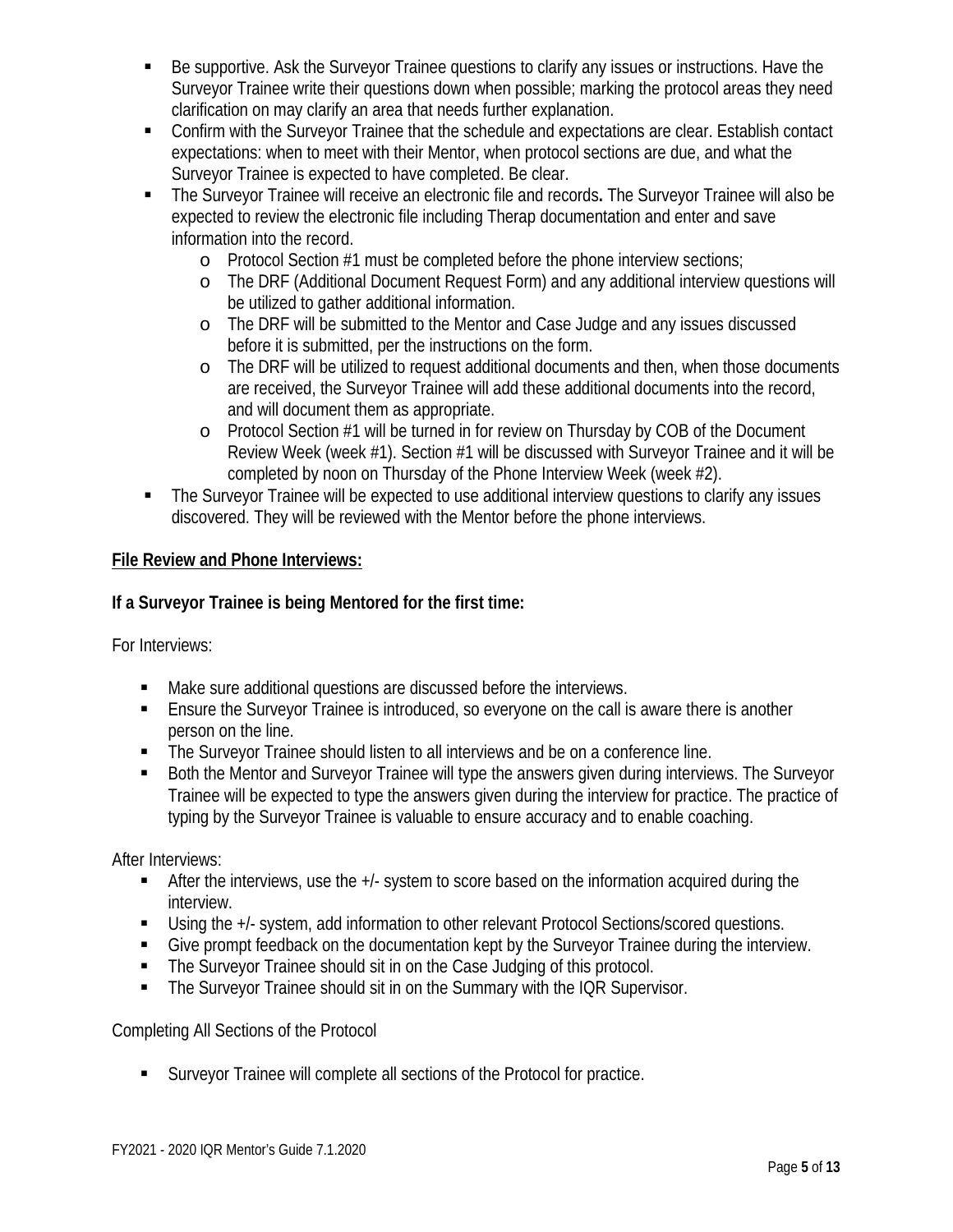- The Mentor will share his/her protocol sections with the Surveyor Trainee so that the Surveyor Trainee can compare and ask questions to help clarify differences.
- The IQR Supervisor will review those differences with the Surveyor Trainee to clarify available sources of information/improvements needed.

## **If a Surveyor Trainee is being mentored for the second time:**

For Interviews:

- Make sure additional questions are discussed before the interviews.
- Ensure the Surveyor Trainee is introduced, so everyone on the call is aware there is another person on the line.
- **The Surveyor Trainee should listen to all interviews and should be on a conference line.**
- **Both the Mentor and Surveyor Trainee will type the answers given during interviews. The Surveyor** Trainee will be expected to type the answers given during the interview for practice. The practice of typing by the Surveyor Trainee is valuable to ensure accuracy and to enable coaching.

After Interviews:

- After the interviews, use the +/- system to score based on the information acquired during the interview.
- Using the +/- system, add information to other relevant Protocol Sections/scored questions.
- Give prompt feedback on the documentation kept by the Surveyor Trainee during the interview.

Completing All Sections of the Protocol

- **Surveyor Trainee will complete all sections of the Protocol, the Findings Letter and exchange them** with their Mentor consistent with identified timelines and as agreed with the Mentor. Put these time deadline agreements in writing!
- The Mentor will provide the Surveyor Trainee with feedback on the strengths and remaining challenges of each protocol section completed by the Surveyor Trainee. This can be done via WebEx or in person. This session will work from and update the Mentor's Protocols and Findings Letter.
- The Surveyor Trainee should sit in on the Case Judging of this protocol.
- **The Surveyor Trainee should sit in on the Summary with the IQR Supervisor.**

## **When the Surveyor Trainee is the lead: (and the Mentor is the shadow)**

- The Surveyor Trainee will conduct this survey in total.
- The Mentor will continue to participate in all aspects of the survey, providing feedback throughout.
- The Surveyor Trainee will continue to follow the Surveyor's Guide as the Lead Reviewer.
- The Surveyor Trainee will notify the Mentor in writing as protocol sections are completed. Mentor will provide feedback to Trainee to assist with clarity, accuracy, relevance and completeness of protocol scoring and justifications.
- The Mentor will also complete the survey as if s/he is the Surveyor to ensure the person surveyed is protected and the accuracy and integrity of the information.
- In every case, the Mentor must be sure that the Surveyor Trainee is completing the survey in line with the Mentor's guidance and instructions to ensure that the person being surveyed is protected and that the information surveyed and reported is accurate, has integrity, and is fair and complete.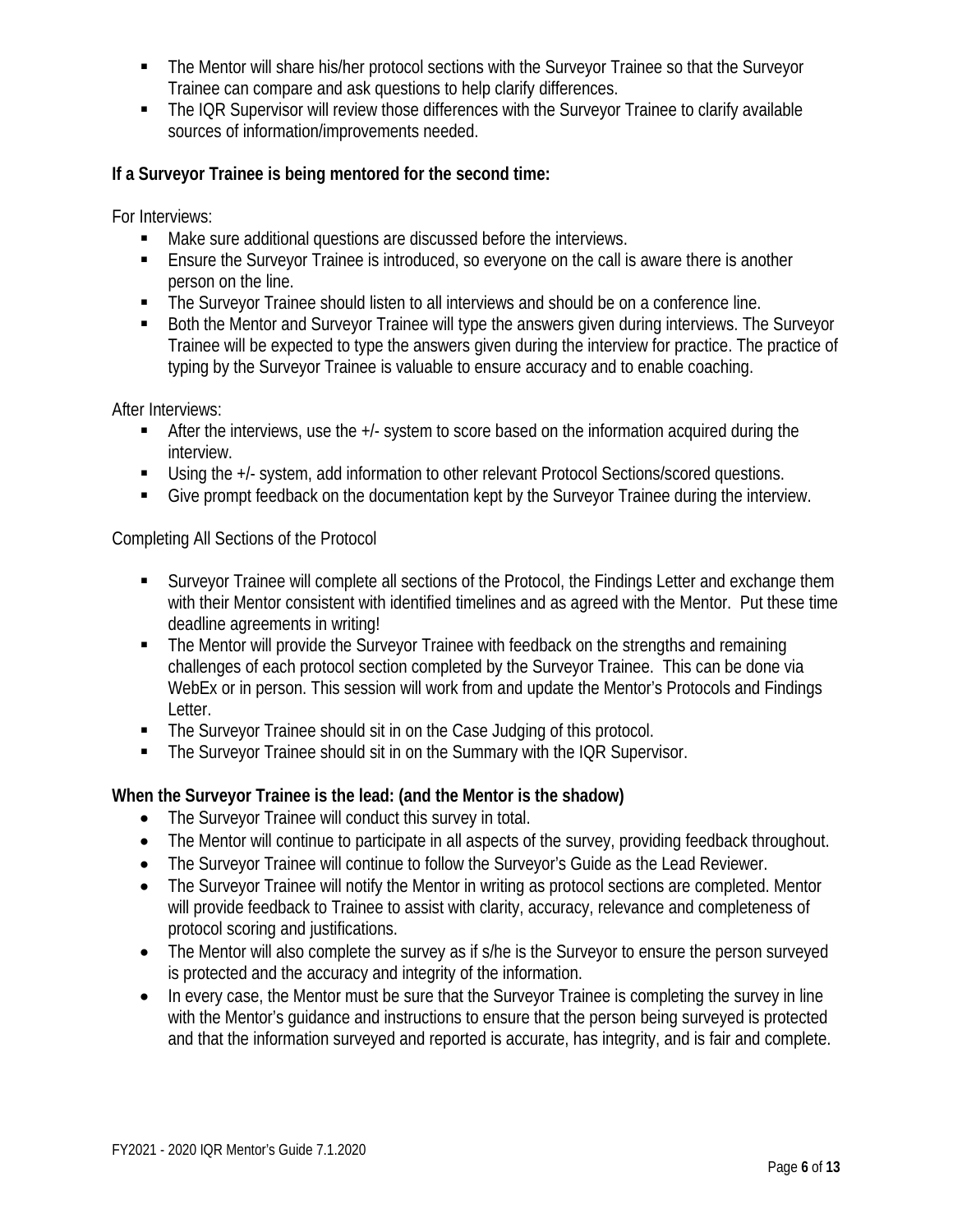**In general:**

- Always remind your Surveyor Trainee to stay on time!
- The Surveyor Trainee should be filling out the *Additional Document Request Form* if they find the record is missing documents. The DRF should be shared with the Mentor and the Case Judge before it is submitted to be sure that all documents being sought are requested.
- Information from others: The Surveyor Trainee may find that s/he needs information from others as a result of interviews and/or record review. If you believe documents, assessments, recommendations are missing have the Surveyor Trainee complete the **DRF** and ask for them.
- Contact your Surveyor Trainee as frequently via phone and / or email to be sure that they have reviewed all the documents in the class member's files and filled out all sections in the Protocol in line with expectations and instructions with an eye towards timeliness, accuracy, and completion. Mentor should periodically review the Surveyor Trainee's protocol for timely progress.
- Provide regular and consistent feedback to Surveyor Trainee to assist Trainee in understanding expectations and completing protocols completely, accurately, and timely.
- Notify the IQR Supervisor with the details of any concerns. The IQR Supervisor will ensure needed support is provided.
- Do not hesitate to send the Surveyor Trainee back for more information. It is imperative that scores reflect all information that can be reasonably acquired during the survey.

#### **Phone Interviews: Week 2**

**Case Management: (CM).** This interview will be by phone unless other arrangements have been made. If the CM is new (30 days or less) the CM Supervisor may sit in on the interview but the questions will be directed to, and answered by, the CM. The Supervisor may not answer for the CM. The Supervisor may offer additional information after the CM has answered. The answers from the CM and the Supervisor will be recorded separately. (Initials can be used to clarify each person's answers)

**Guardian Interview:** The Guardian of the class member will be interviewed on the phone if the Guardian is not a provider of Family Living Services. A Guardian may request an in-person interview, which should be accommodated. If the Guardian is also a provider of home-based services, the Surveyor Trainee must interview the Guardian in the class member's home.

**Nurse, Therapist and Behavior Service interviews**: There are specific interview questions for the nurse, therapists and the BSC identified in Protocol Section #2. In addition to the standard questions provided, additional questions may be asked. Review the Surveyor Trainee's questions prior to the interviews. These interviews give the Surveyor Trainee the opportunity to clarify questions/issues that have come up as part of the file review or through other interviews. Do not hesitate to send the Surveyor Trainee back for more information. It is imperative that scores reflect all information that can be reasonably acquired during the survey.

#### **On Site interviews and Observations: Week 3**

The Surveyor Trainee must have reviewed the entire file before the interviews and on-site week begin. Confirm that the Surveyor Trainee has updated the list of missing documents, has reviewed the received documents and updated the protocol as applicable.

The interviews conducted should be with the direct support staff who know the class member best for all services including LCA, CCS, CIE. Providers are informed when scheduling that the interview must take place with the DSP who knows the class member best. If the DSP is new (30 days or less) the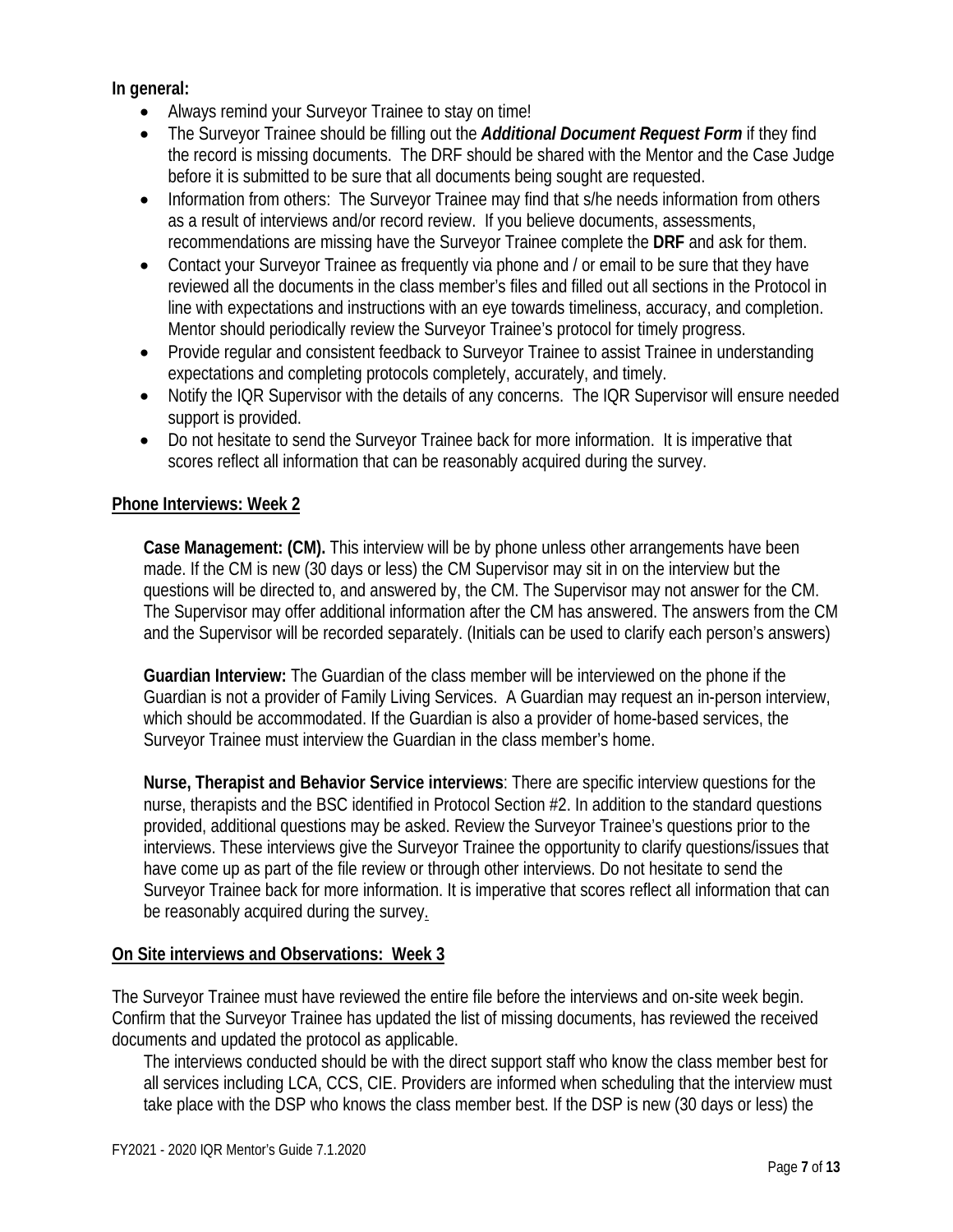supervisor may sit in but the questions will be directed to the direct care staff. The supervisor may not answer questions for the staff, however, may offer additional information after the DSP has answered. (Initials can be used to clarify each person's answers) If the person who works most closely with the individual is **not** present for the interview, be sure it is noted why on the protocol book. If the interview is completed with someone other than the DSP designated, the Surveyor Trainee should note on the appropriate interview section who they interviewed, how often they work with the class member and inform the IQR Supervisor.

When scoring the protocol book, the direct support staff answers should be given primary consideration unless it is obvious (through documentation and action of the Team) that the direct support staff are wrong. If this is an issue, contact IQR Supervisor for consultation regarding scoring.

If there are multiple community inclusion services (CCS-I and CCS-G, CIE, for example) the Surveyor Trainee may have to interview two or more direct support CCS staff. If that is the case, the Surveyor Trainee should fill out separate Community Inclusion (CI) interview sections and indicate who was interviewed. Confirm that the Surveyor Trainee knows the Employment and CCS Interviews are scored together and that (+) and (-) justifications from all interviews are listed in the Scored Question Justification and a total score is determined by looking at all responses. Each (+) or (-) should be noted as to whom it refers (e.g., CCS-I Staff, CCS-G Staff, CIE Staff etc.) Please be sure your Surveyor Trainee provides both scored sections.

- Make sure the Surveyor Trainee asks at the beginning of the CCS and Residential interviews if the person they are interviewing is the one who works with the class member daily and knows him/her the best. If NOT, coach the Surveyor Trainee to find out and document why the provider has not provided the direct support staff needed for the interview.
- Also, if the direct support staff is new (less than 30 days) a supervisor may sit in but may NOT answer the questions for the staff person.
- Remind the Surveyor Trainee that they are not to lead people to answers. They are to record, as best they can, exact answers to interview questions.
- If the person being interviewed does not understand the question, the Surveyor Trainee should reword it to make it simpler and understandable. You may need to do that periodically to show the Surveyor Trainee how to do this.
- Surveyor Trainees are not to change the wording of questions so much that they change the meaning.
- Surveyor Trainees may not re-word questions in advance of interviews for any reason.
- Staying on time is key so move the Surveyor Trainee along as needed.

#### **Class Member Interview**

The Surveyor Trainee's schedule does include time to observe the class member wherever s/he receives CCS and residential service supports. The class member should be present in both settings… it serves little purpose for the Surveyor Trainee to observe where the class member spends his/her day, works, or where the class member lives if s/he is not there. If the class member receives a combination of community inclusion services, it would be good for the Surveyor Trainee to observe them both. If the class member works and if *a visit is acceptable to the class member and to his/her employer,* the Surveyor Trainee will observe the class member at work. If it is not acceptable to the class member and/or his/her employer, then the Surveyor Trainee will not be scheduled to visit the work site. If the class member is unable or unwilling to respond to the Surveyor Trainee's questions, be sure the Surveyor Trainee notes that on the interview section of the profile document.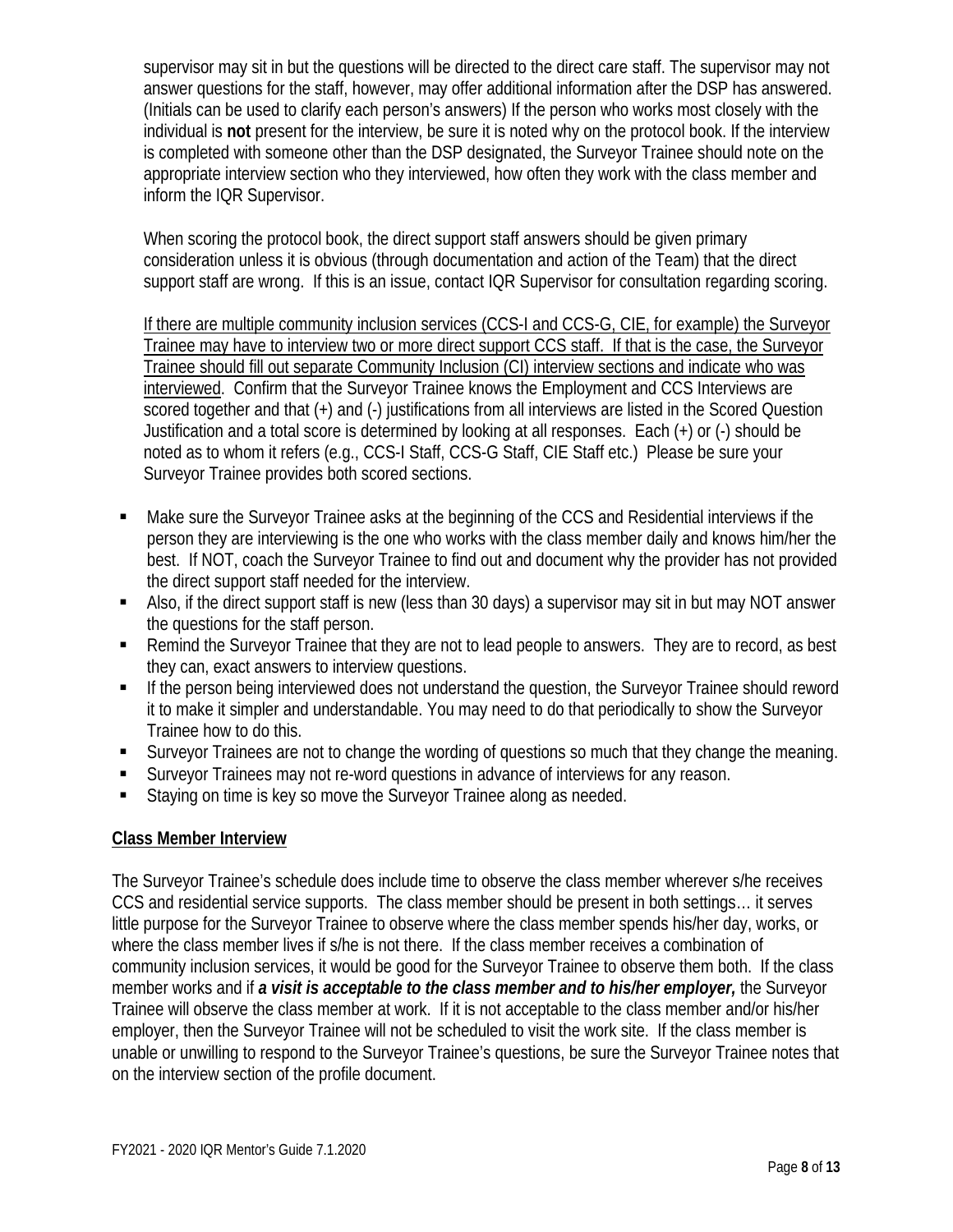**Individuals are to be observed during at least one meal time or snack if they need mealtime support, preferably one during CCS services and one at home. The Surveyor Trainee MUST have read the CARMP, if applicable, in advance of any mealtime/snack observation.**

#### **Residential Interview and Observation**

- An observation of the residential site is **required**. A scheduled time to observe the individual in their home should be on the Surveyor Trainee's schedule. If that was absolutely not possible, the site should still be observed even without the individual present. **Notify the IQR Supervisor ASAP if there is a problem with observing the class member at home**.
- When you are in the home, be sure the Surveyor Trainee looks for all adaptive equipment and assistive technology. The Surveyor Trainee needs to be sure to see each piece of required equipment/communication devices, know it works (ask the person and/or the staff to show you) and that it is being used as needed by the class member.
- Be sure to check the bathroom for accessibility and needed equipment. Also, check front and rear exits to be sure that they are accessible and safe based on the class member's needs.
- If you observe unsafe or unhealthy conditions, take pictures with your phone of the environment while avoiding the faces of individuals served who may not be class members. An ANE report may need to be filed with DHI.
- Information available on location should be complete with current Healthcare Plans, MERPS, the ISP, the CARMP, and all required/needed plans.
- You must be sure the Surveyor Trainee checks the medication that is on-site and fills out the information in the protocol.

### **Community Inclusion Interview and Observation**

- As indicated above, if there are multiple community inclusion (CI) services (CCS-I, CCS-G and CIE, for example), the Surveyor Trainee may have to interview two or more direct support staff. If that is the case, the Surveyor Trainee should fill out separate interview sections and indicate who was interviewed. Confirm that the Surveyor Trainee knows the CI Interviews are each scored (+) and (-) separately based on the interviews as listed in the Scored Question Justification and a total score is determined looking at all responses. Each (+) or (-) should be note as to whom it refers e.g., CIE, CCS-G, CCS-I staff, etc.
- Be sure the Surveyor Trainee looks for all necessary adaptive equipment and assistive technology. They need to be sure they see it, know it works (ask the person and/or the staff to show you) and that it is being used as needed by the class member and all relevant environments.
- If you observe unsafe or unhealthy conditions, take pictures with your phone of the environment while avoiding the faces of individuals served who may not be class members. An ANE report may need to be filed with DHI.
- The individual's book should be complete with current Healthcare Plans, MERPS, the ISP, the CARMP, and all plans.
- You must be sure the Surveyor Trainee checks the medication that is on-site and fills out the information in the protocol.

#### **Class Members with Immediate and Special Needs**

**Ensure that the Surveyor Trainee is advised of and indicates they understand the definitions relating to individuals identified with "Immediate" and/or "Special" needs.** Those definitions follow.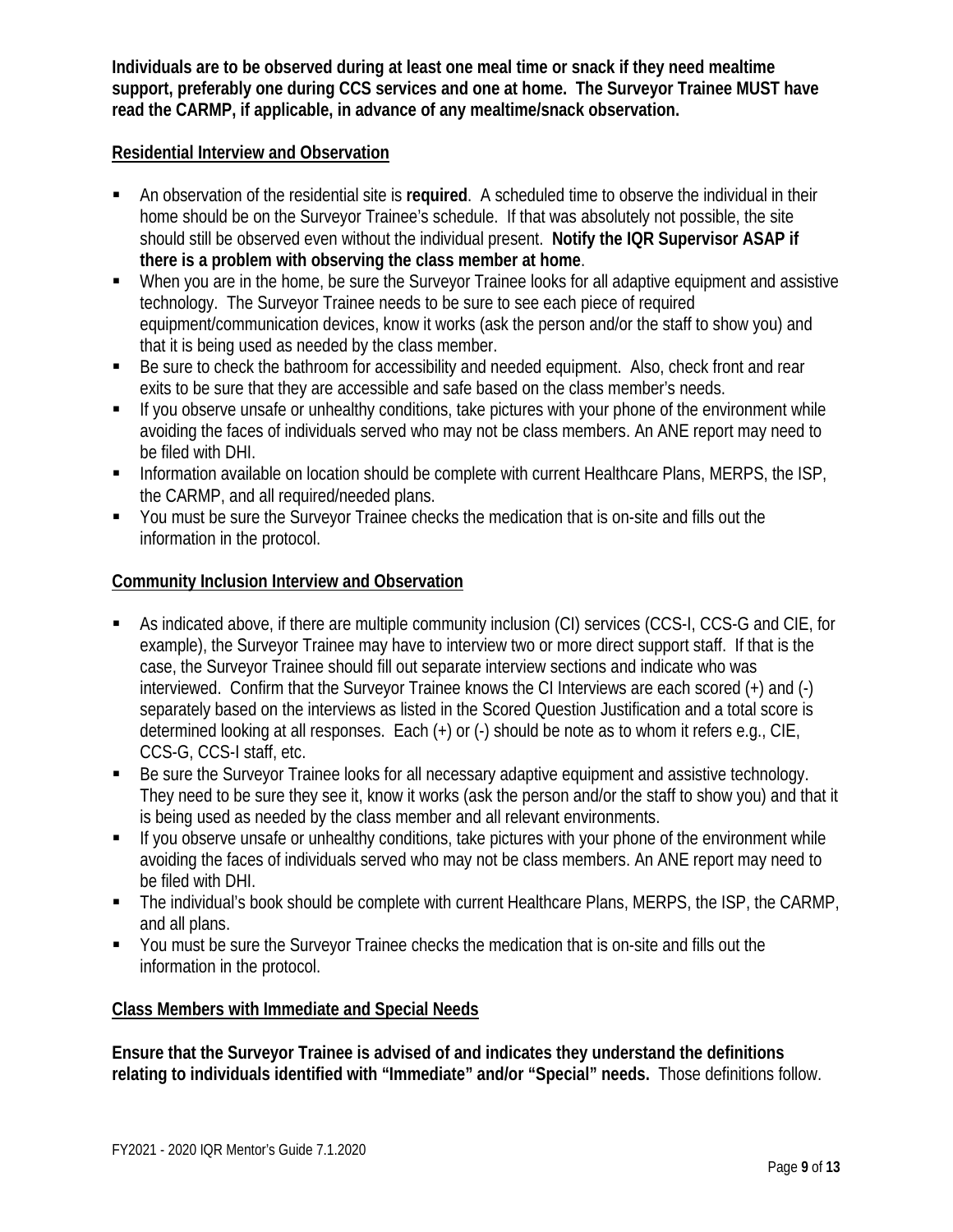**Immediate Attention:** Class Members identified as needing "*immediate attention*" are persons for whom urgent health, safety, environment and/or abuse/neglect/exploitation issues were identified which the team is not successfully addressing in a timely fashion.

If you believe that someone you are surveying may fall into this category CALL THE IQR SUPERVISOR AS SOON AS POSSIBLE but not later than the same day you discover these issues and provide the information and concerns you have. Some issues may require that you not leave the situation until it is addressed. For individuals found to have immediate needs where abuse, neglect or exploitation is suspected, you will be asked to call the DHI 1-800 ANE reporting number and file an incident report with DHI in addition to highlighting the class member's circumstances in the individual findings and recommendations.

**Special Attention:** Class Members identified as needing "*special attention*" are individuals for whom issues have been identified that, if not effectively addressed, are likely to become an urgent health and safety concern, in the near future. If you believe that someone you are surveying may fall into this category notify the IQR Supervisor as soon as possible but not later than 24 hours from when you discover these issues and provide the information and concerns you have.

## **Completing the protocol**

- Please ensure there are no blanks in the protocol.
- Please be sure that the Surveyor Trainee has reviewed all the material provided including, for example, both ISPs provided (most current and the previous ISP), knows and has documented the frequency of implementation and if that is consistent with instructions in the ISP.
- Do not allow your Surveyor Trainee to add scoring options. For example, if the options provided are 0, 1, 2 and 3 the Surveyor Trainee may **not** put CND or N/A, except when there are approved extenuating circumstances.
- $\blacksquare$  You must be sure that your Surveyor Trainee uses the  $(+)$  (-) format for justifying scores. The justification for a score must be for that question and must make sense and be understandable.
- Do not let the Surveyor Trainee just put words like, *"(-) Speech Eval"* … what does that mean? That the Speech Evaluation was not done, was inadequate, missing? Please be sure that anyone reading the protocol book would understand what your Surveyor Trainee found which contributed to that score by using the +/- designation.
- Do not let the Surveyor Trainee put their personal opinion regarding what has happened, e.g., "the Team tried their best"; the Surveyor Trainee must relay facts.
- Do not let the Surveyor Trainee justify scores just because someone "told them". They need to look for multiple sources of evidence (documents, observation, interviews) for verification and cite those as justifications for their responses.

There are several questions in the Protocol Book that depend on each other. Please check these with your Surveyor Trainee so they are consistent. For example,

- If #62 is scored No, then #63 and #85 are scored 0 or No.
- If  $#85$  is scored a 0, 1, or 2 then  $#86$  must be N/A.

When a score is changed – for any reason – (e.g., Mentoring**,** obtaining new documentation within 48 hours), be sure that the justification reflects the correct circumstances. For example, if there were assessments missing, and the justification notes read "*–no current dental, vision, H&P in file*" as justification, but the case manager acquires and provides some or all the missing pieces of information and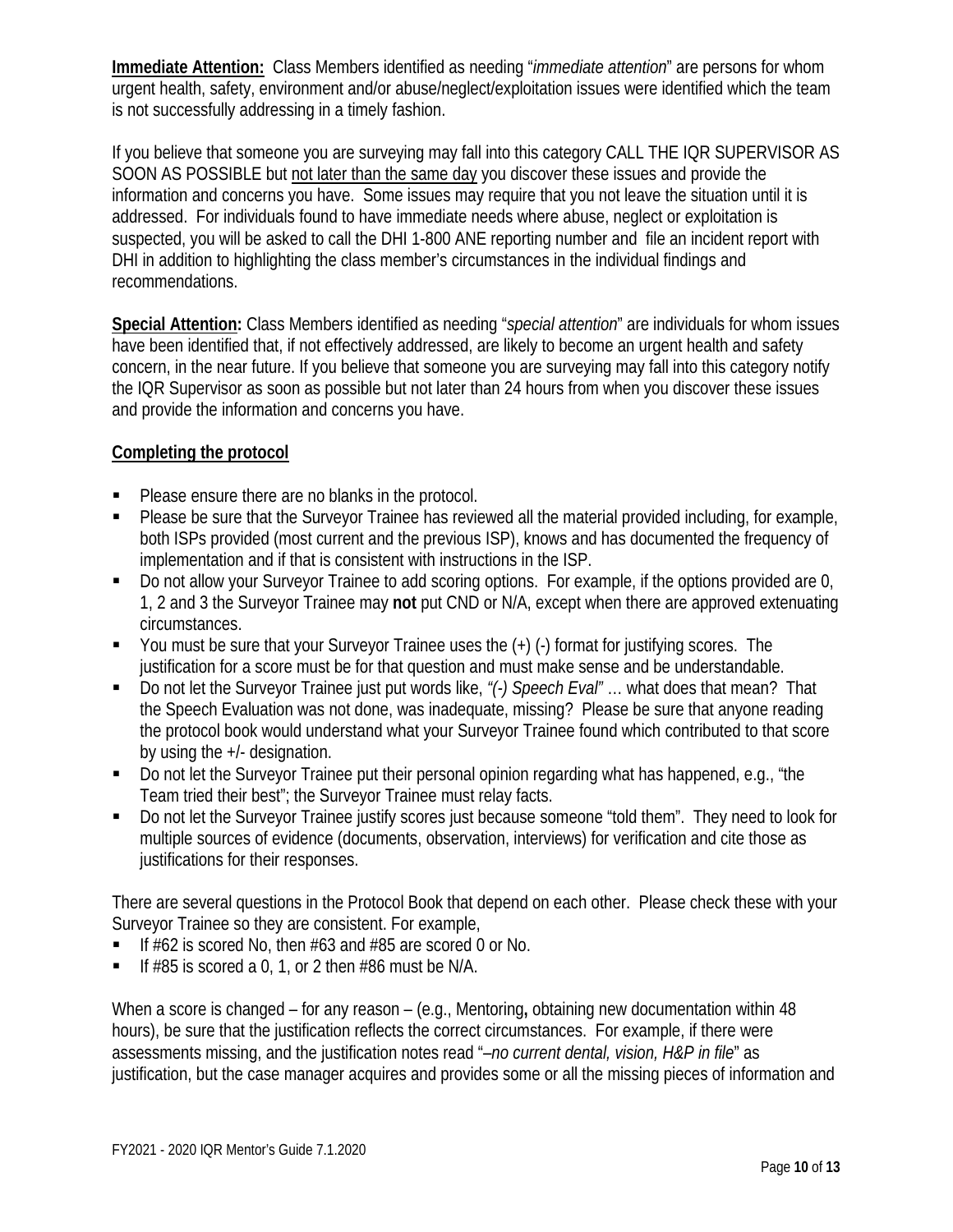provides them before the deadline the score would be changed to a "3". In addition to changing the score the Surveyor Trainee must also change the justification to properly reflect the scoring

#### **Writing the Individual Summary and Findings**

Your Surveyor Trainee should have a good understanding now of what is working well for this Class Member and what isn't. However, in some cases you may need to help your Surveyor Trainee move from the detail to the "big picture" view of what all this information really means in terms of the quality of life for this class member. It may be helpful to start by asking your Surveyor Trainee to summarize what s/he sees as the 5 most important issues for the class member, why, and what the Team could do to most effectively correct these issues. It is also critical to get a picture of what good things are happening, why they are important and if supports are in place to ensure they continue.

- *Teams should be thanked for the many things they have done to support the person well*. Be sure that your Surveyor Trainee has an electronic version of the Findings letter on his/her computer so that you can use that shell as you write Findings.
- Be sure your Surveyor Trainee uses the initials of the individual, not their name. The summaries are, overall, supposed to be non-identifying.
- If at all possible, try to have some "good news" for the individual surveyed. If there is not a Finding in a given area, there should at least be a **'thank you'** for efforts on behalf of the individual and/or for participation in the survey. This goes at the beginning of the letter in the "thanks to our partners" section… not in the findings section.
- If there is a time where there are multiple related Findings, they should be listed as one finding with a, b, c under it – not as separately numbered instances.
- **Don't forget to look at old findings (from prior CPR/IQR reviews) so that things that weren't resolved or which come back up again get flagged as repeat findings.**
- **Be sure that each finding is cited with a corresponding scored protocol question, and have specific documents referencing information, so that the finding can be substantiated by going back to that question in the protocol.**

The Individual Findings Letter has guidelines regarding what topics should be addressed where. Please help your Surveyor Trainee write with enough clarity and detail so that team members, regional office staff and others know:

- **What was found and where; and**
- Why it was a problem.
	- o If an assessment was recommended but not attained, indicate who made the recommendation in what document (including date) so the Team can go back to the source document. For example, "*Jane's mental health assessment completed by Dr. Black on 9/25/18 indicates "she should spend every February in Hawaii to avoid her winter blues". This recommendation is not addressed in her 10/2018 ISP. Interviews with both the residential and day staff indicate that she does not spend every February in Hawaii.*
	- o If the Surveyor Trainee notes a problem in community inclusion and/or residential services, please indicate which service so follow up can be done. For example, *"CCS staff were unable to identify Jane's preference for salads at lunch."*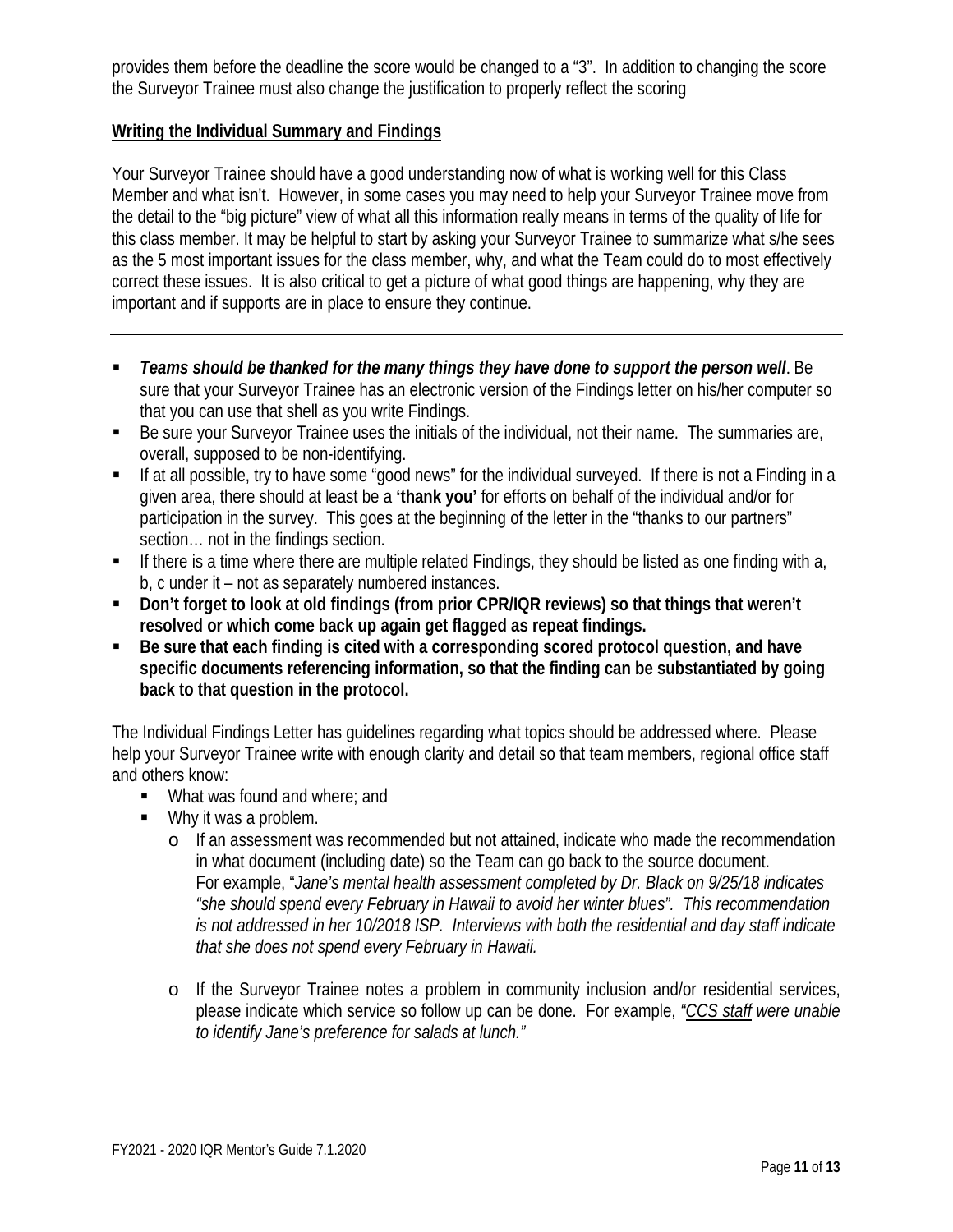### **Case Judging**

Be sure that the Surveyor Trainee knows he/she is to have the completed Protocol and written Individual Findings provided to the Case Judge by the time agreed to with the Case Judge. If an issue arises with meeting the timeline, please negotiate a different time with your Case Judge as soon as possible and let him/her know when to expect the book. Be sure to copy this correspondence or agreement to IQR Supervisor so adjustments can be made to their schedules as well.

The purpose of Case Judging is to ensure that all facts and justifications are as clear, accurate and concise as possible. The Surveyor Trainee, Mentor and the Case Judge are a Team and jointly responsible for the product produced as a result of the Survey.

You should also indicate to your Surveyor Trainee that Case Judging may require the Surveyor Trainee to supply additional documentation to ensure Findings are clear and supported by documentation in the record. If a Finding does not have supportive evidence as written, the Surveyor Trainee will be required to supply the documentation, or rewrite the Finding. They should be prepared to be engaged with the Case Judge for whatever time is required. Often this is two hours or longer.

As a Mentor, please check with your Surveyor Trainee to see if s/he would like to have you participate in the Case Judging process. If the Case Judge would like to have you participate, remember not to answer questions for your Surveyor Trainee. If the Case Judge needs information s/he will ask you.

Once reconciled, the Mentor and Surveyor Trainee will send a secured email (State encrypted email system or S-Comm via Therap ® to the IQR Supervisor stating they agree with the Case Judging results as reflected in the final Protocol Sections. If the Surveyor Trainee does not agree with the content of the Protocol and/or the Findings, instruct him/her to:

- #1. Identify specifically which scores, justifications, findings are in dispute;
- #2. Identify the evidence s/he has to justify his/her position; and

#3. Send that information to the IQR Supervisor and the Case Judge as quickly as possible after Case Judging.

#### **Summarize with the IQR Supervisor**

Please be sure that your Surveyor Trainee knows that they need to contact and schedule a time to summarize with the IQR Supervisor. If possible, the Surveyor Trainee should summarize with the IQR Supervisor soon after s/he has been Case Judged. The Surveyor Trainee should allow an hour for this debriefing session. Depending on the survey, the Surveyor Trainee and the IQR Supervisor may meet alone so you may not need to be present for this summary.

#### **Status Summary**

Be sure that your Surveyor Trainee understands what will happen at the Regional Status Summary Meeting and what his/her responsibilities are during this meeting.

- **Prior to the Regional Status Summary the Surveyor Trainee should ensure that s/he has access to** documents which have been reviewed so questions can be quickly answered and documents referenced.
- **In person or telephone participation in the Regional Status Summary for Surveyor Trainees and** Mentors is mandatory so please be sure the Surveyor Trainee has the date, time and expected order in which class member findings will be reviewed.